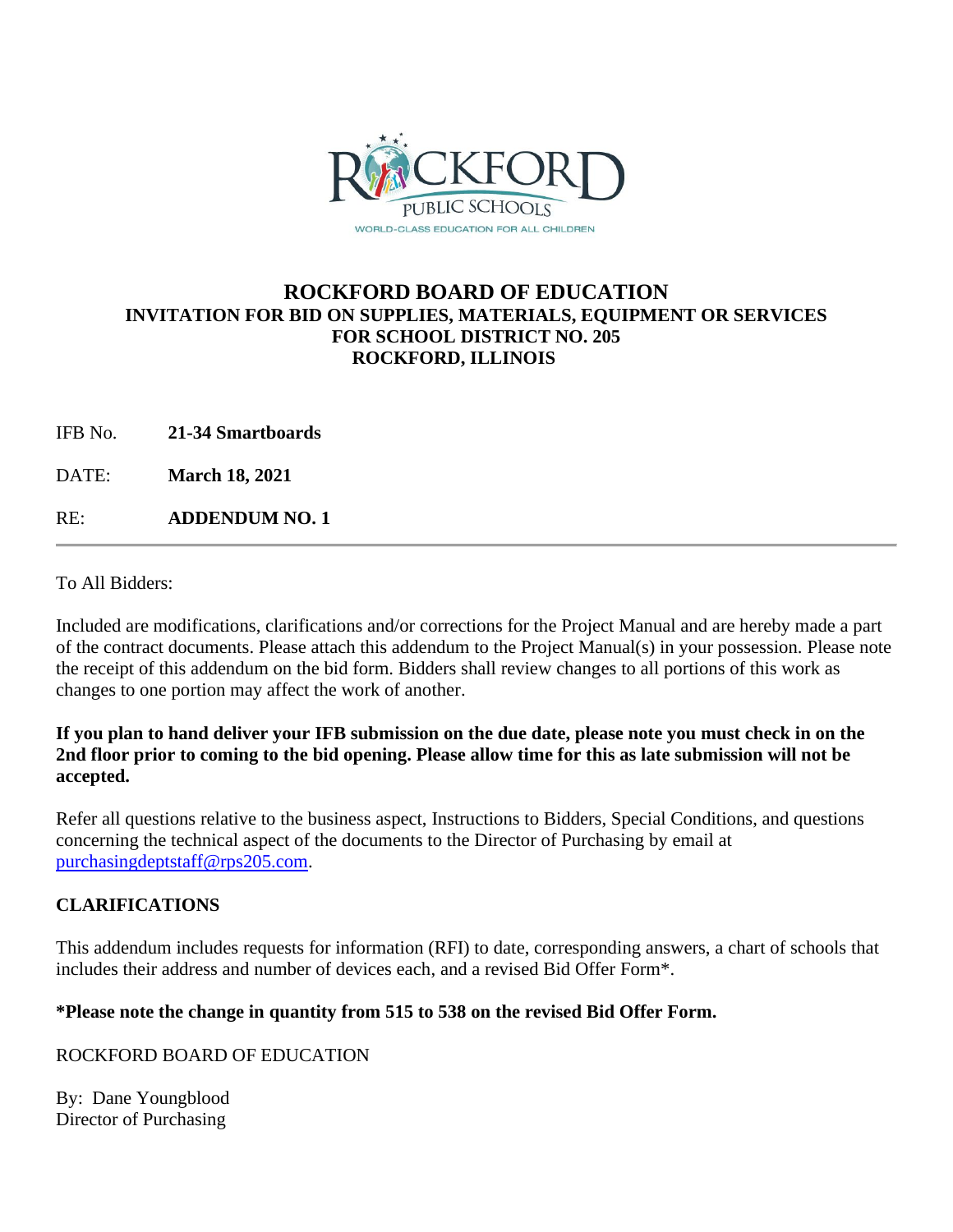## **CLARIFICATIONS**

Below are requests for information (RFI) to date and corresponding answers.

- 1. In how many schools will SMART panels be installed?
	- a. Smartboards will be installed in 22 schools.
- 2. How many panels will be installed in each location? a. A table with all locations and the quantity to be installed at each is included in this addendum.
- 3. For line item 1, you have specified the price quoted for each item is "the full purchase price, including delivery to destination". Where should the panels be delivered, and will a lift gate be required?
	- a. Vendor is to provide inside delivery to school classrooms. A lift gate will be required.
- 4. For line item 2, where will the panels be located upon arrival of the vendor who is awarded this line item? a. Lines 1 and 2 will likely be awarded to the same vendor for the purchase and delivery of the Smartboards. Smartboards will be located in each classroom prior to installation.
- 5. Is there a rough room count for how many rooms may need power/data? 100, 250, 400, 515? a. This information is not currently available.
- 6. For power, are we moving an existing outlet from within the room (i.e., existing outlet for projector), or are we pulling power from the hallway or similar?
	- a. This information is not currently available.
- 7. For data, are we moving an existing jack from within the room, or pulling a new line from a local IDF or MDF? Single data jack per classroom?
	- a. This information is not currently available.
- 8. If panels are onsite, what is the earliest date we can begin installation? a. Thursday, July 1, 2021.
- 9. What is the expected completion date?
	- a. All boards must be installed by Friday, August 20, 2021.
- 10. What hours will we have access to the work locations?
	- a. 7:30 AM to 3:30 PM, Monday through Friday.
- 11. Will 4' x 8' adhesive skins be installed onto 4' x 8' dry erase boards?
	- a. The adhesive skins will be installed onto existing chalkboards and may need to be trimmed to fit depending on location.
- 12. Will the district supply paint for painting and patching?
	- a. No, the District will not be supplying paint.
- 13. Can you estimate how many classrooms will MooreCo adhesive skins be installed?
	- a. This information is not currently available.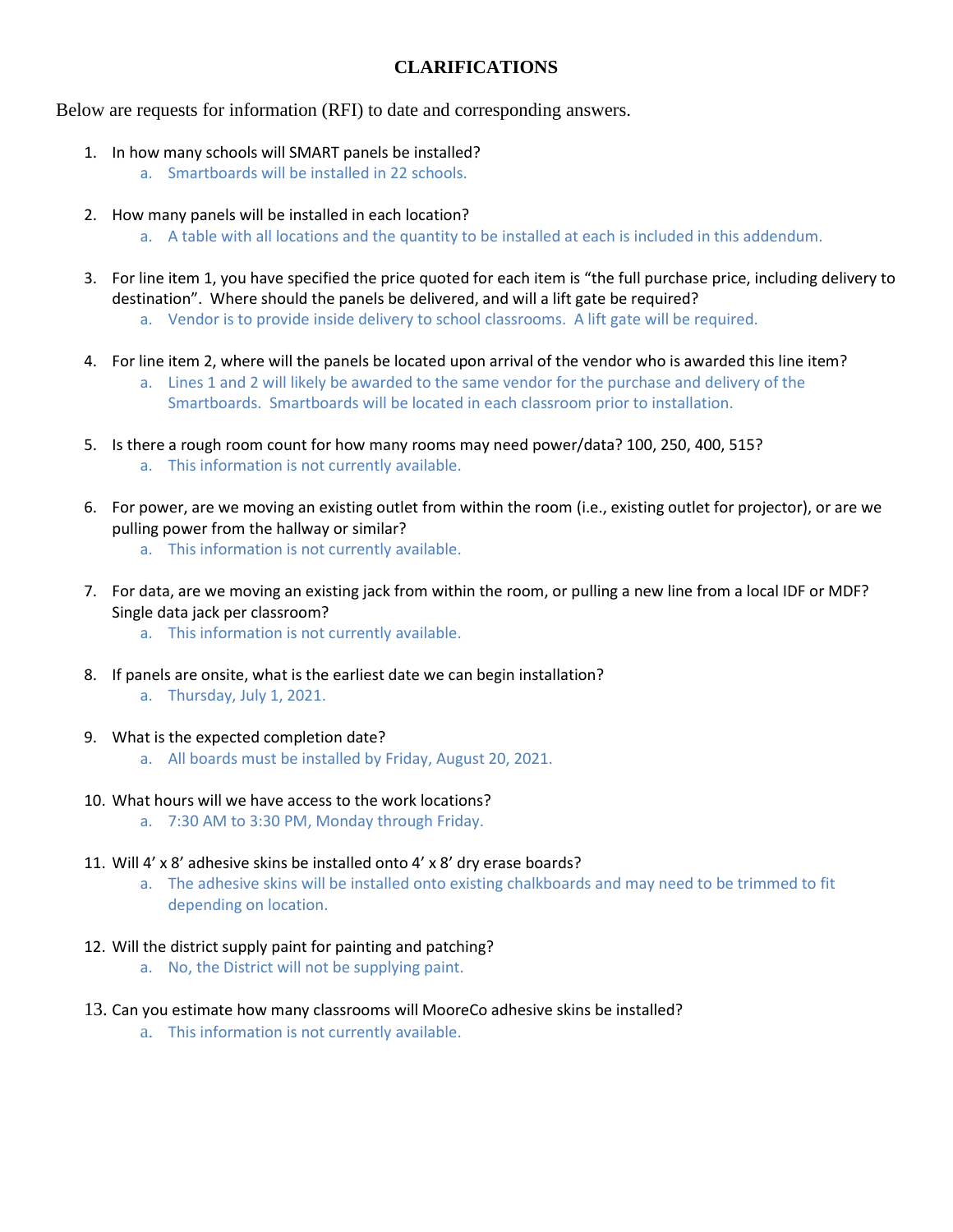| Location                                               | Quantity | <b>Location</b>                                                        | Quantity |
|--------------------------------------------------------|----------|------------------------------------------------------------------------|----------|
| <b>Bloom</b><br>2912 Brendenwood<br>Road (61107)       | 18       | <b>McIntosh</b><br>525 N. Pierpont<br><b>Avenue (61101)</b>            |          |
| <b>Brookview</b><br>1750 Madron Road<br>(61107)        | 26       | <b>Riverdahl</b><br><b>3520 Kishwaukee</b><br><b>Street (61109)</b>    |          |
| <b>Carlson</b><br><b>4015 Pepper Drive</b><br>(61114)  | 19       | <b>Rolling Green</b><br>3615 Westgate<br>Parkway (61108)               |          |
| <b>Conklin</b><br><b>3003 Halstead Road</b><br>(61101) | 21       | <b>Spring Creek</b><br>5222 Spring Creek<br>Road (61114)               |          |
| <b>Ellis</b><br><b>222 South Central</b><br>(61102)    | 34       | Welsh<br>2100 Huffman Blvd<br>(61103)                                  |          |
| Froberg<br>4555 20th Street<br>(61109)                 | 25       | <b>West View</b><br>1720 Halsted Road<br>(61103)                       |          |
| <b>Gregory</b><br>4820 Carol Court<br>(61108)          | 15       | Whitehead<br>2325 Ohio Parkway<br>(61108)                              |          |
| <b>Hillman</b><br>3701 Greendale Drive<br>(61109)      | 26       | Barbour (K-8)<br><b>1506 Clover Avenue</b><br>(61102)                  |          |
| <b>Johnson</b><br><b>3805 Rural Street</b><br>(61107)  | 17       | <b>Haskell</b><br>515 Maple Street<br>(61103)                          |          |
| Lathrop<br>2603 Clover Avenue<br>(61102)               | 19       | <b>Marshall Elementary</b><br>4704 N. Rockton<br><b>Avenue (61103)</b> |          |
| <b>Lewis Lemon</b><br>1993 Mulberry Street<br>(61101)  | 22       | Montessori (at Marsh)<br>2021 Hawthorne Drive<br>(61107)               |          |

| Location                                                               | Quantity |
|------------------------------------------------------------------------|----------|
| <b>McIntosh</b><br>525 N. Pierpont<br><b>Avenue (61101)</b>            | 24       |
| <b>Riverdahl</b><br>3520 Kishwaukee<br><b>Street (61109)</b>           | 29       |
| <b>Rolling Green</b><br>3615 Westgate<br>Parkway (61108)               | 36       |
| <b>Spring Creek</b><br>5222 Spring Creek<br>Road (61114)               | 24       |
| Welsh<br>2100 Huffman Blvd<br>(61103)                                  | 26       |
| <b>West View</b><br><b>1720 Halsted Road</b><br>(61103)                | 23       |
| Whitehead<br>2325 Ohio Parkway<br>(61108)                              | 27       |
| Barbour (K-8)<br><b>1506 Clover Avenue</b><br>(61102)                  | 33       |
| <b>Haskell</b><br>515 Maple Street<br>(61103)                          | 16       |
| <b>Marshall Elementary</b><br>4704 N. Rockton<br><b>Avenue (61103)</b> | 21       |
| Montessori (at Marsh)<br><b>2021 Hawthorne Drive</b><br>(61107)        | 37       |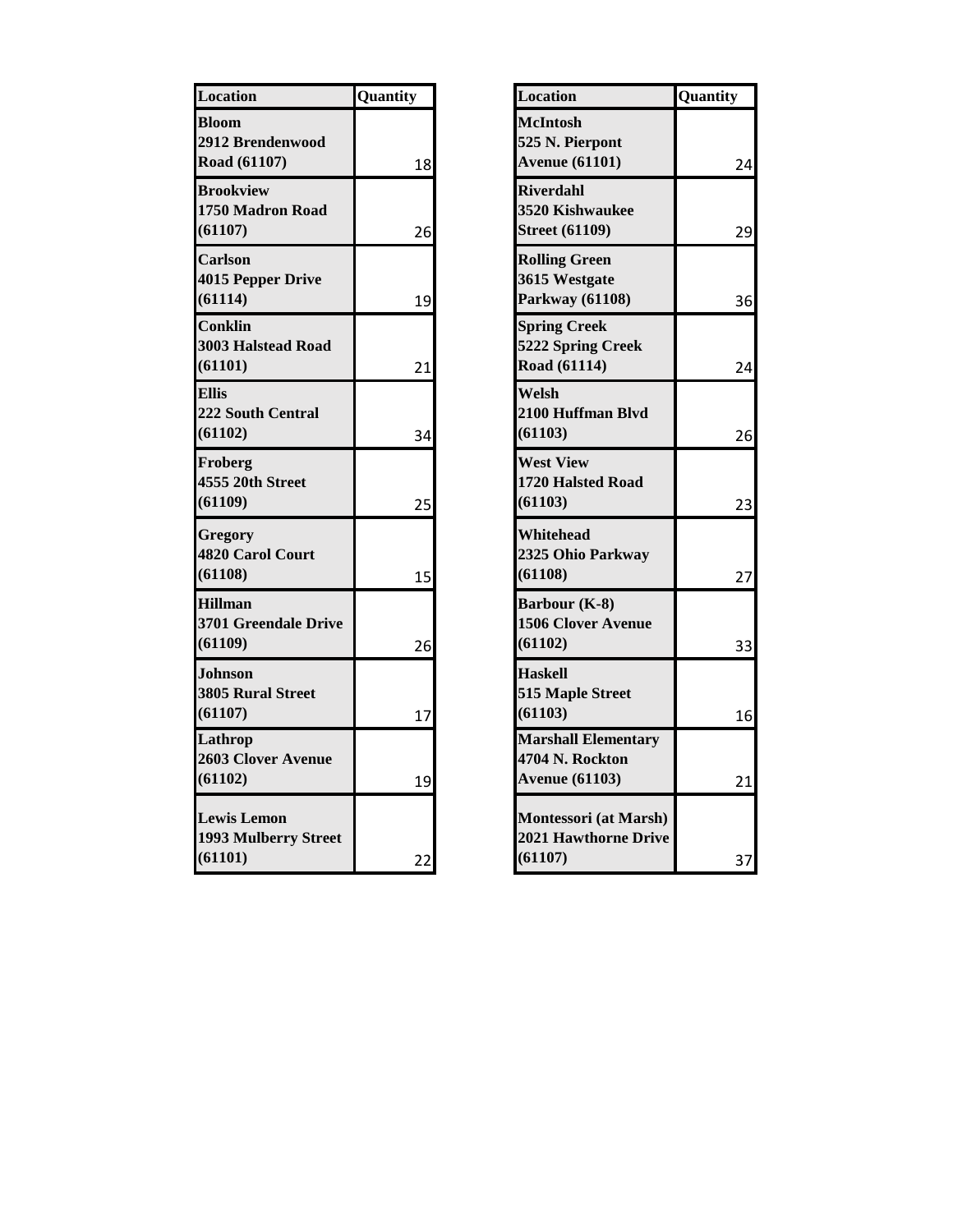### **BID OFFER FORM - REVISED**

### **IFB 21-34 Smartboards**

 Rockford Public School District 205 (the District) will receive sealed bids from qualified firms or individuals to provide Smartboards and installation services in accordance with the terms and conditions outlined in this document. These specifications are not intended to limit the products or services offered by the Contractor. The contractor shall perform, as required, all services described herein and/or all other services offered by the Contractor in its proposal and accepted by the District.

**Bidders do not need to submit pricing for all items and the District reserves the right to award all items or any combination of items to one or more vendors. Bidder may subcontract work as necessary - please list any subcontractors on a separate page.**

| Item No. | Qty              | <b>Description</b>                                                                                                                                                                                                                                                                                                                                                                                                                                                             | <b>Unit Cost</b> | <b>Unit of Measure</b> | <b>Extended Cost</b> |
|----------|------------------|--------------------------------------------------------------------------------------------------------------------------------------------------------------------------------------------------------------------------------------------------------------------------------------------------------------------------------------------------------------------------------------------------------------------------------------------------------------------------------|------------------|------------------------|----------------------|
| 1        | 538              | SMARTboard 6075 with iQ Model SBID-6275s w/wall mount.                                                                                                                                                                                                                                                                                                                                                                                                                         | S.               | <b>EACH</b>            | \$                   |
| 2        | 538              | Inside delivery to building classroom by June 30, 2021*. Trash and<br>packaging to be placed in hallway outside of classroom.                                                                                                                                                                                                                                                                                                                                                  | \$               | <b>EACH</b>            | \$                   |
| 3        | 538              | Removal of current equipment (Smartboard, projector, cabling, etc.) All<br>removed equipment to be placed in hallway outside of classroom.<br>Current equipment to be removed includes SMARTboard model SB620<br>or similar mounted on a wall/whiteboard/chalkboard, short throw<br>projector model EPSON Powerlite4 80 or 460 wall-mounted 2-3 feet<br>directly above the SMARTboard, and cabling/wire hides/cable trays<br>from the SMARTboard to the short throw projector. | \$               | <b>EACH</b>            | \$                   |
| 4        | 538              | Installation by SMART certified installer.                                                                                                                                                                                                                                                                                                                                                                                                                                     | \$               | <b>EACH</b>            | S                    |
| 5        | Unit Cost        | Installation of data and power as needed.                                                                                                                                                                                                                                                                                                                                                                                                                                      |                  | <b>EACH</b>            |                      |
| 6        | <b>Unit Cost</b> | Painting and prep of mounting area of new Smartboard including wall<br>patching if needed.                                                                                                                                                                                                                                                                                                                                                                                     | \$               | <b>EACH</b>            |                      |
| 7        |                  | Unit Cost MooreCo Porcelain Steel Self-Adhesive Skins, 4'x8'.                                                                                                                                                                                                                                                                                                                                                                                                                  |                  | <b>EACH</b>            |                      |
| 8        | Unit Cost        | Installation of porcelain steel self-adhesive skins.                                                                                                                                                                                                                                                                                                                                                                                                                           |                  | <b>EACH</b>            |                      |
|          |                  |                                                                                                                                                                                                                                                                                                                                                                                                                                                                                |                  | <b>TOTAL</b>           | \$                   |

**\*All Smartboards must be delivered prior to June 30, 2021.**